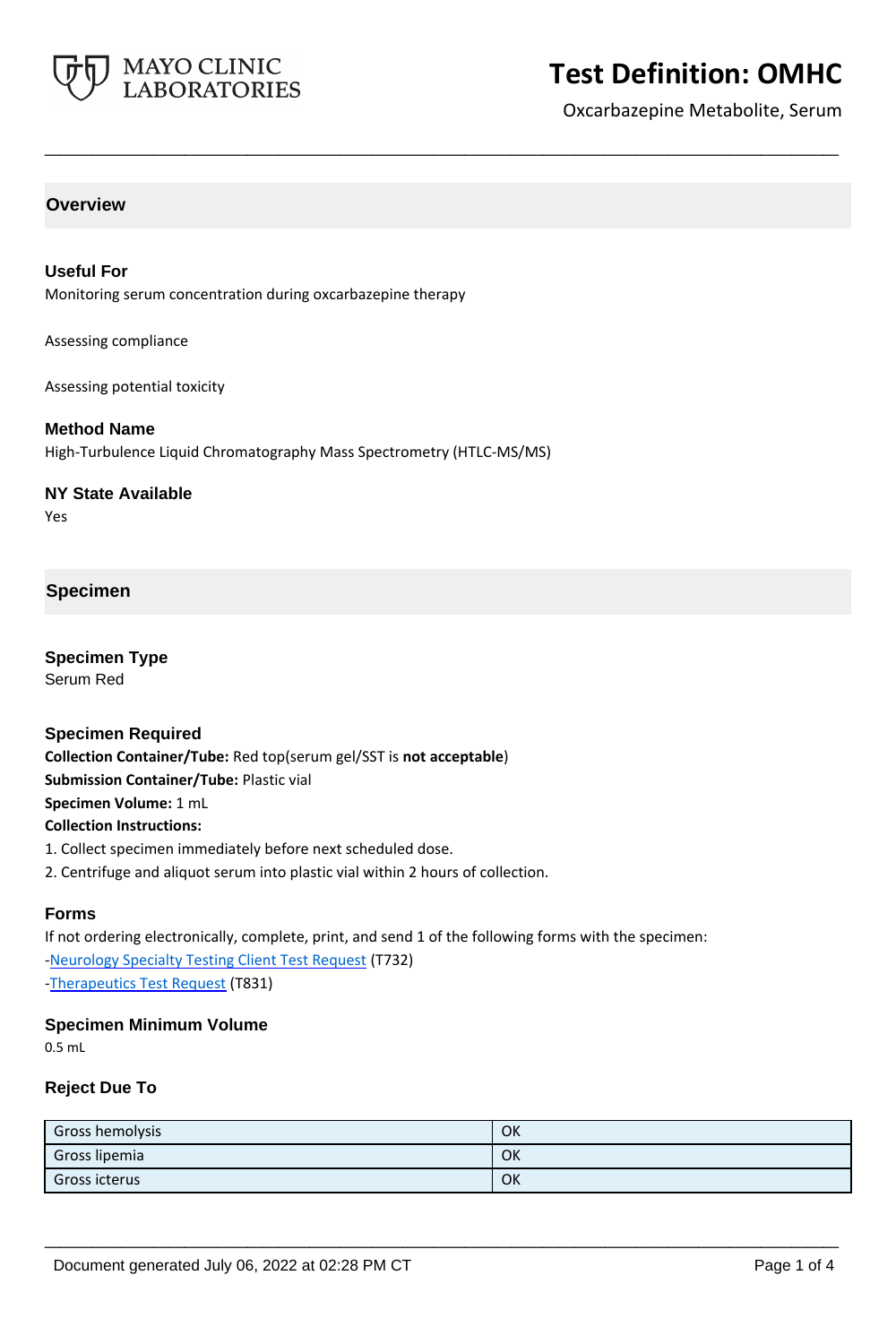

Oxcarbazepine Metabolite, Serum

### **Specimen Stability Information**

| <b>Specimen Type</b> | <b>Temperature</b>       | <b>Time</b> | <b>Special Container</b> |
|----------------------|--------------------------|-------------|--------------------------|
| Serum Red            | Refrigerated (preferred) | 28 days     |                          |
|                      | Ambient                  | 28 days     |                          |
|                      | Frozen                   | 28 days     |                          |

**\_\_\_\_\_\_\_\_\_\_\_\_\_\_\_\_\_\_\_\_\_\_\_\_\_\_\_\_\_\_\_\_\_\_\_\_\_\_\_\_\_\_\_\_\_\_\_\_\_\_\_**

# **Clinical & Interpretive**

### **Clinical Information**

Oxcarbazepine (OCBZ) is approved as monotherapy and adjunctive therapy for partial seizures with and without secondary generalized seizures in adults and as adjunctive therapy for partial seizures in children. In humans, OCBZ is a prodrug that is almost immediately and completely metabolized to 10-hydroxy-10,11-dihydrocarbamazepine, known as monohydroxy carbamazepine (MHDC), an active metabolite that is responsible for OCBZ's therapeutic effect. The elimination half-life is approximately 2 hours for OCBZ and 7 to 11 hours for MHC. The therapeutic range (10-35 mcg/mL) is based on concentrations of the metabolite, not the parent drug; this assay measures the metabolite only.

In clinical practice, the OCBZ dosage should be individually adjusted for each patient to achieve the desired therapeutic response. Toxicity associated with OCBZ includes hyponatremia, dizziness, somnolence, diplopia, fatigue, nausea, vomiting, ataxia, abnormal vision, abdominal pain, tremor, dyspepsia, and abnormal gait. These toxicities may be observed when blood concentrations are in the therapeutic range.

### **Reference Values**

Oxcarbazepine metabolite: 10-35 mcg/mL

### **Interpretation**

Therapeutic ranges are based on specimens collected at trough (ie, immediately before the next dose). Most individuals display optimal response to oxcarbazepine therapy when serum levels of the metabolite (measured in this assay) are between 10 and 35 mcg/mL. Some individuals may respond well outside of this range or may display toxicity within the therapeutic range. Thus, interpretation should include clinical evaluation.

### **Cautions**

Toxic levels have not been well established.

This test cannot be performed on whole blood. Serum must be separated from cells within 2 hours of collection.

### **Clinical Reference**

1. Hiemke C, Bergemann N, Clement HW, et al: Consensus Guidelines for Therapeutic Drug Monitoring in

Neuropsychopharmacology: Update 2017. Pharmacopsychiatry. 2018 Jan;51(1-02):9-62

2. Perucca E: Clinical pharmacology and therapeutic use of the new antiepileptic drugs. Fundam Clin Pharmacol. 2001 Dec;15(6):405-417

3. Lloyd P, Flesch G, Dieterle W: Clinical pharmacology and pharmacokinetics of oxcarbazepine. Epilepsia. 1994;35(Suppl 3):S10-S13

4. Gonzalez-Esquivel DF, Ortega-Gavilan M, Alcantara-Lopez G, Jung-Cook H: Plasma level monitoring of oxcarbazepine in epileptic patients. Arch Med Res. 2000 Mar-Apr;31(2):202-205

**\_\_\_\_\_\_\_\_\_\_\_\_\_\_\_\_\_\_\_\_\_\_\_\_\_\_\_\_\_\_\_\_\_\_\_\_\_\_\_\_\_\_\_\_\_\_\_\_\_\_\_**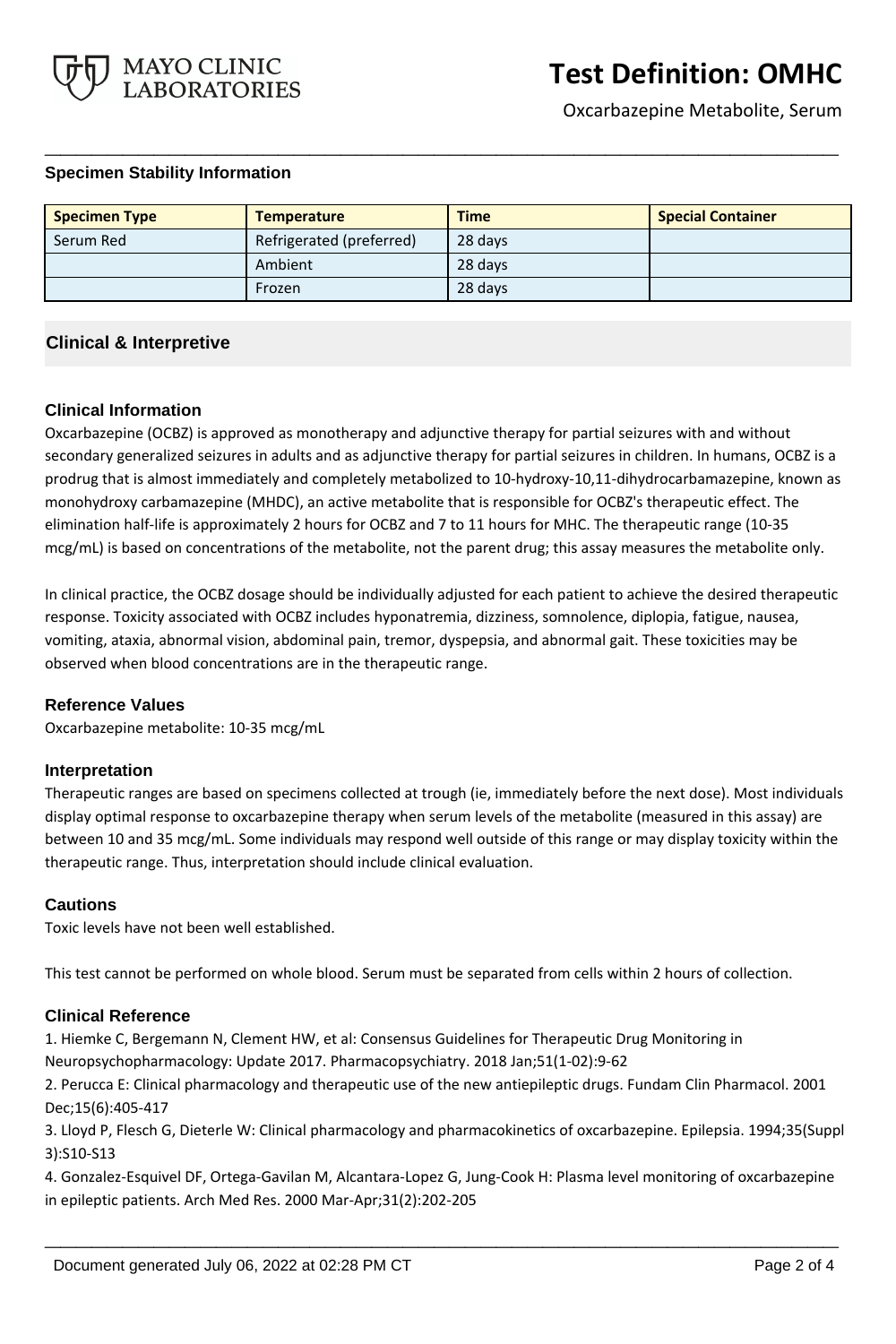

# **Test Definition: OMHC**

Oxcarbazepine Metabolite, Serum

5. Johannessen SI, Tomson T: Pharmacokinetic variability of newer antiepileptic drugs: when is monitoring needed? Clin Pharmacokinet. 2006;45(11):1061-1075

**\_\_\_\_\_\_\_\_\_\_\_\_\_\_\_\_\_\_\_\_\_\_\_\_\_\_\_\_\_\_\_\_\_\_\_\_\_\_\_\_\_\_\_\_\_\_\_\_\_\_\_**

6. Patsalos PN, Berry DJ, Bourgeois BFD, et al: Antiepileptic drugs-best practice guidelines for therapeutic drug monitoring: a position paper by the subcommission on therapeutic drug monitoring, ILAE Commission on Therapeutic Strategies. Epilepsia. 2008 Jul;49(7):1239-1276

# **Performance**

## **Method Description**

The serum sample is diluted in acetonitrile containing internal standard. The protein precipitate is centrifuged, and a portion of the supernatant is diluted with mobile phase for detection by a tandem mass spectrophotometer (MS/MS).(Unpublished Mayo method)

**PDF Report** No

**Day(s) Performed** Monday through Saturday

**Report Available** 1 to 3 days

**Specimen Retention Time** 14 days

**Performing Laboratory Location** Rochester

# **Fees & Codes**

#### **Fees**

- Authorized users can sign in to [Test Prices](https://www.mayocliniclabs.com/customer-service/client-price-lookup/index.html?unit_code=OMHC) for detailed fee information.
- Clients without access to Test Prices can contact [Customer Service](http://www.mayocliniclabs.com/customer-service/contacts.html) 24 hours a day, seven days a week.
- **Prospective clients should contact their Regional Manager. For assistance, contact [Customer Service.](http://www.mayocliniclabs.com/customer-service/contacts.html)**

### **Test Classification**

This test was developed, and its performance characteristics determined by Mayo Clinic in a manner consistent with CLIA requirements. This test has not been cleared or approved by the US Food and Drug Administration.

**\_\_\_\_\_\_\_\_\_\_\_\_\_\_\_\_\_\_\_\_\_\_\_\_\_\_\_\_\_\_\_\_\_\_\_\_\_\_\_\_\_\_\_\_\_\_\_\_\_\_\_**

### **CPT Code Information**

80183